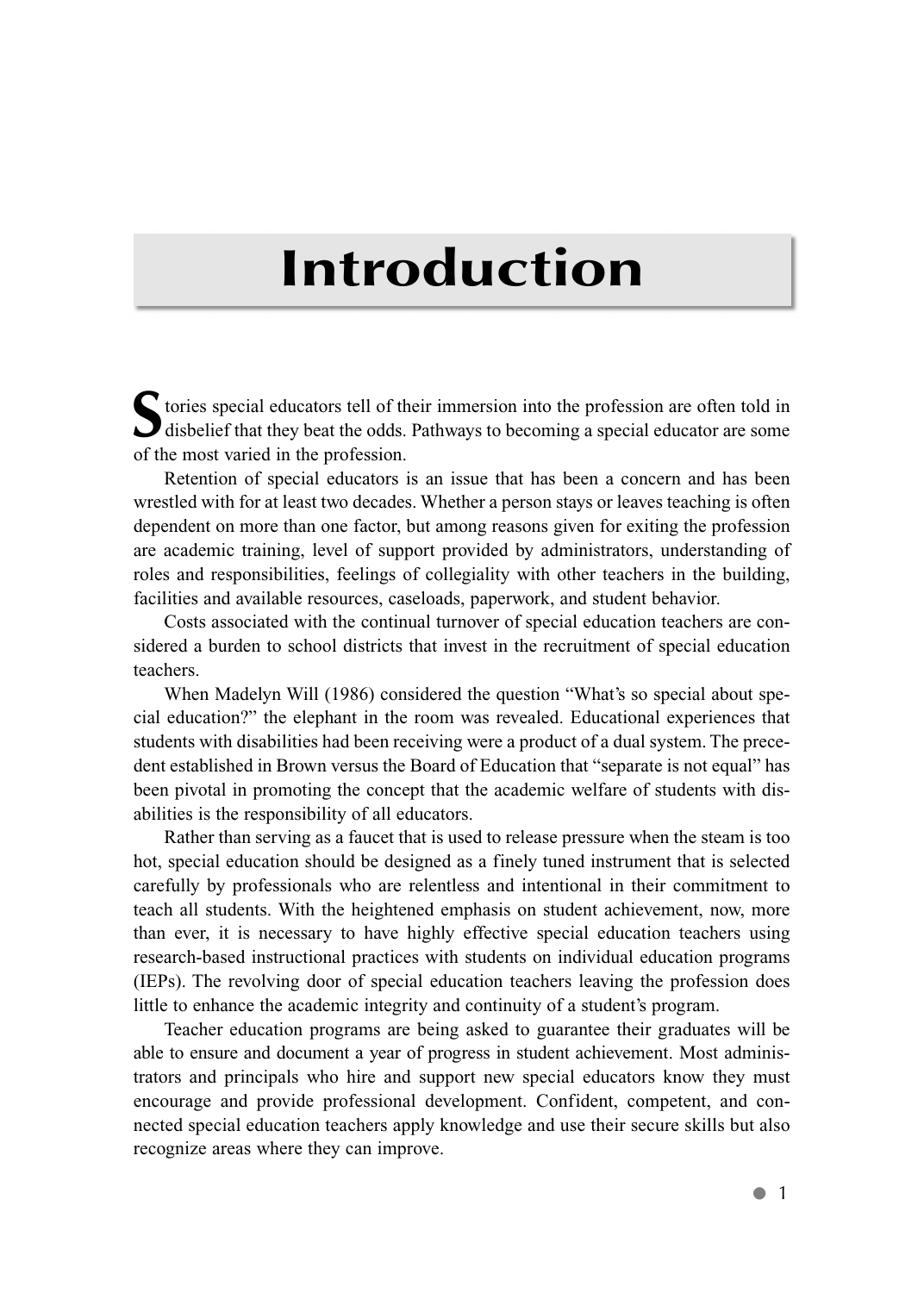## 2 ● Powerful Practices For High-Performing Special Educators

Topics in this book were selected because they were identified by new special educators and best-practice research as the most necessary practices in becoming a successful special education teacher. Contemporary research and focused observations of novice special educators confirmed the need for specific skills and knowledge in order to survive and thrive in the early years of one's career.

Chapter 1, *Working with Diverse Students,* is unique from the other chapters because it addresses the changing population of students that all teachers need to be prepared to educate. It is an overview of one factor among many that must be addressed in the complex task of meeting the needs of diverse students in the world of special education. The nitty-gritty issues presented in Chapter 2, *Organizing a Classroom for Instruction,* and Chapter 3, *Managing Student Behavior,* are front and center in the minds of new special education teachers. Ideas from these chapters can be adapted and used to provide a basis to research other effective practices specific to a teacher's classroom setting.

Once some level of order is achieved, the art of teaching becomes a priority. Chapter 4, *Designing Effective Instruction;* Chapter 5, *Teaching Strategies and Learning Activities;* Chapter 6, *Graphic Organizers;* Chapter 7, *Incorporating Technology,* and Chapter 8, *Student Assessment and Evaluation,* describe effective instructional practices to be used in the educational setting. The final chapter, *Promoting Achievement Through Collaboration,* affirms that successful teachers rely on partnerships as a fundamental and ongoing component of instruction.

Each chapter provides examples of situations a special educator faces daily. More importantly, the chapters contain classroom and instructional suggestions for new special education teachers to implement immediately. The strategies come from the research and have been implemented by highly effective teachers to support student achievement.

To achieve the book's purpose, all chapters contain examples of teaching practices designed for instructional success. The chapters each list the Spanish and Hmong word for the number as a reminder to think inclusively. Each chapter begins with *Chapter Objectives.* The chapter objectives describe what the reader will know and/or be able to do as a result of conscientious reading. Next, the *Chapter Introduction* briefly provides the reader with the focus and essence of the chapter. The *Wisdom of Practice* section bonds the chapter objectives to a real-life educational practice that allows for an additional chapter focal point. What about the research supporting the chapter's targeted educational practices? The *In Brief: What Does the Research Say?* section describes the best-practices research that substantiates the chapter's content. *Chapter Summaries* provide a brief chapter review. The *Self-Assessment and Reflection* allows the reader to reflect and self-test the chapter's information. And, finally, the *Reference* list provided at the end of the book lists the many useful references found throughout each chapter.

Use this book in the following ways:

- 1. As a daily resource. Pull it off the shelf regularly to add to your teaching practices.
- 2. As a tool for professional development. Focus on one chapter a month throughout the year.